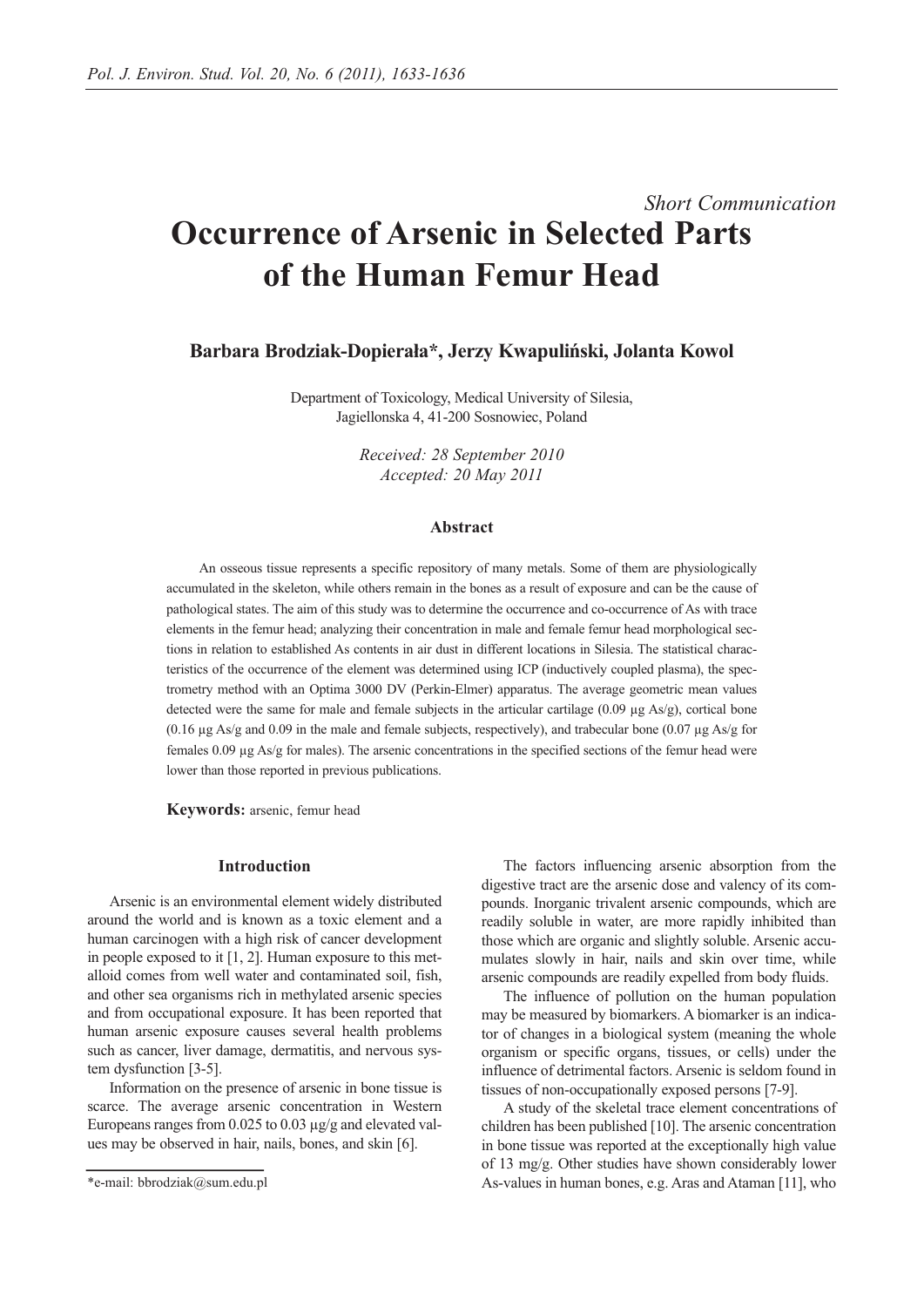|                     | Arithmetic<br>mean | Standard<br>deviation | Geometric<br>mean | Percentile |      |      |      | Coefficient       |
|---------------------|--------------------|-----------------------|-------------------|------------|------|------|------|-------------------|
|                     |                    |                       |                   | 10         | 50   | 90   | 95   | varability $[\%]$ |
|                     | women              |                       |                   |            |      |      |      |                   |
| Articular cartilage | 0.11               | 0.08                  | 0.09              | 0.04       | 0.09 | 0.18 | 0.27 | 71                |
| Trabecular bone     | 0.08               | 0.04                  | 0.07              | 0.04       | 0.07 | 0.13 | 0.19 | 51                |
| Cortical bone       | 0.31               | 0.51                  | 0.16              | 0.07       | 0.11 | 0.89 | 0.93 | 166               |
|                     | men                |                       |                   |            |      |      |      |                   |
| Articular cartilage | 0.09               | 0.03                  | 0.09              | 0.06       | 0.08 | 0.13 | 0.15 | 32                |
| Trabecular bone     | 0.14               | 0.12                  | 0.09              | 0.03       | 0.13 | 0.32 | 0.32 | 87                |
| Cortical bone       | 0.20               | 0.32                  | 0.09              | 0.03       | 0.06 | 0.77 | 0.77 | 164               |

Table 1. Statistical characteristics of arsenic occurrence in femur head [μg/g].

reported an average arsenic concentration of 0.35-0.13 mg/g for the cortical bone of modern bones and 0.18-0.04 mg/g for the trabecular bone.

In other research, high As-values have been found in individuals investigated from the Mesolithic sites of Nivaagaard and Nivaa-10. The average As-concentration of the nine individuals is 22-34 μg/g. Much lower As-concentrations have been seen elsewhere in Denmark; the mean concentration of As in the bones of nine human individuals for several other Mesolithic locations in Denmark is 1.1-2.1 μg/g. Two Mesolithic individuals from Taagerup in southern Sweden show intermediate As-values with a mean value of 1.3-6.8 μg/g. The anomalously high arsenic concentrations in the human bones at Nivaa-10 and Nivaagaard must be related to bone diagenesis [12].

The average arsenic value of 90 femur bones of a human from the Early Bronze Age settlement of İkiztepe was found to be 5.79-15.0 μg/g [13].

Studies of arsenic changes in southern Poland were conducted by Kwapuliński and Wiechuła [14, 15] – in air, Pacyna  $[16]$  – in soil and water, Ahnert et al.  $[17]$  – in gallstone.

# **Material and Methods**

The research was conducted on samples from three Silesian cities: Siemianowice Śląskie, Katowice, and Piekary Śląskie (which had very high levels of industrial emission of As in previous studies) taken during endoprosthesoplasty of coxa of 68 women and 24 men. Samples of femur capitulum from patients with different levels of coxarthrosis were used. Femur heads were obtained during hip replacement operations, conducted in a hospital in Siemianowice Śląskie on the basis of the agreement of the Bioethical Commission at the Medical University of Silesia in Katowice. Femur head deformation mainly consisted in flattening and fungoid bone outgrowths that appeared mostly neighboring the head and the femoral neck. There was also the defect of joint surface as well as in the upper-external part of the femur head. The sections were divided into

articular cartilage, cortical bone and trabecular bone samples. The subject average age was 71.7 years old for women and 62.1 for men.

Samples weighing 1 g were reduced to ash at 420ºC in the muffle oven. The reducing process was conducted first at 100ºC and then at 420ºC. The ash was diluted in 2 ml  $HNO<sub>3</sub>$  (V) Supra pure by Merck. The solution was transferred quantitatively to 25 ml flask and was filled with the redistillated water.

The arsenic concentration was determined by the ICP spectrometry method using an Optima 3000 DV (Perkin-Elmer) apparatus. The determination precision was 4.3% at the detection level of 0.01 µg As/g. The method was validated by comparison with NIST-1400 and NIST-1486 referential ashed bone samples. The difference in the obtained results was 7.3%.

The As contents in the air and air dust were determined and the change of distribution of this element throughout Silesia formed the basis for analyzing its occurrence using osseous tissue as a biomarker.

## **Result and Discussion**

The range of arsenic changes in the female femur heads equaled: (in µg As/g) 0.02-0.42 for articular cartilage, 0.05- 2.33 for cortical bone, and 0.03-0.32 for trabecular bone. For men, the values were: 0.05-0.15, 0.03-0.77, and 0.03- 0.32, respectively.

The average geometric mean values detected were the same for male and female subjects in the articular cartilage  $(0.09 \text{ µg As/g})$ , in the cortical bone  $(0.16 \text{ µg As/g and } 0.09 \text{ m})$ µg As/g in the male and female subjects, respectively) and in the trabecular bone (0.07 for females, 0.09  $\mu$ g As/g for males) (Table 1).

The arsenic concentration was two times higher in samples taken from non-smoking ( $n=58$ ) subjects - 0.24  $\mu$ g As/g than the smoking ones (n=34). The values were confirmed with the gender groups; females: non-smoking  $(n=39) - 0.25 \mu g As/g,$  smoking  $(n=29) - 0.12 \mu g As/g$  and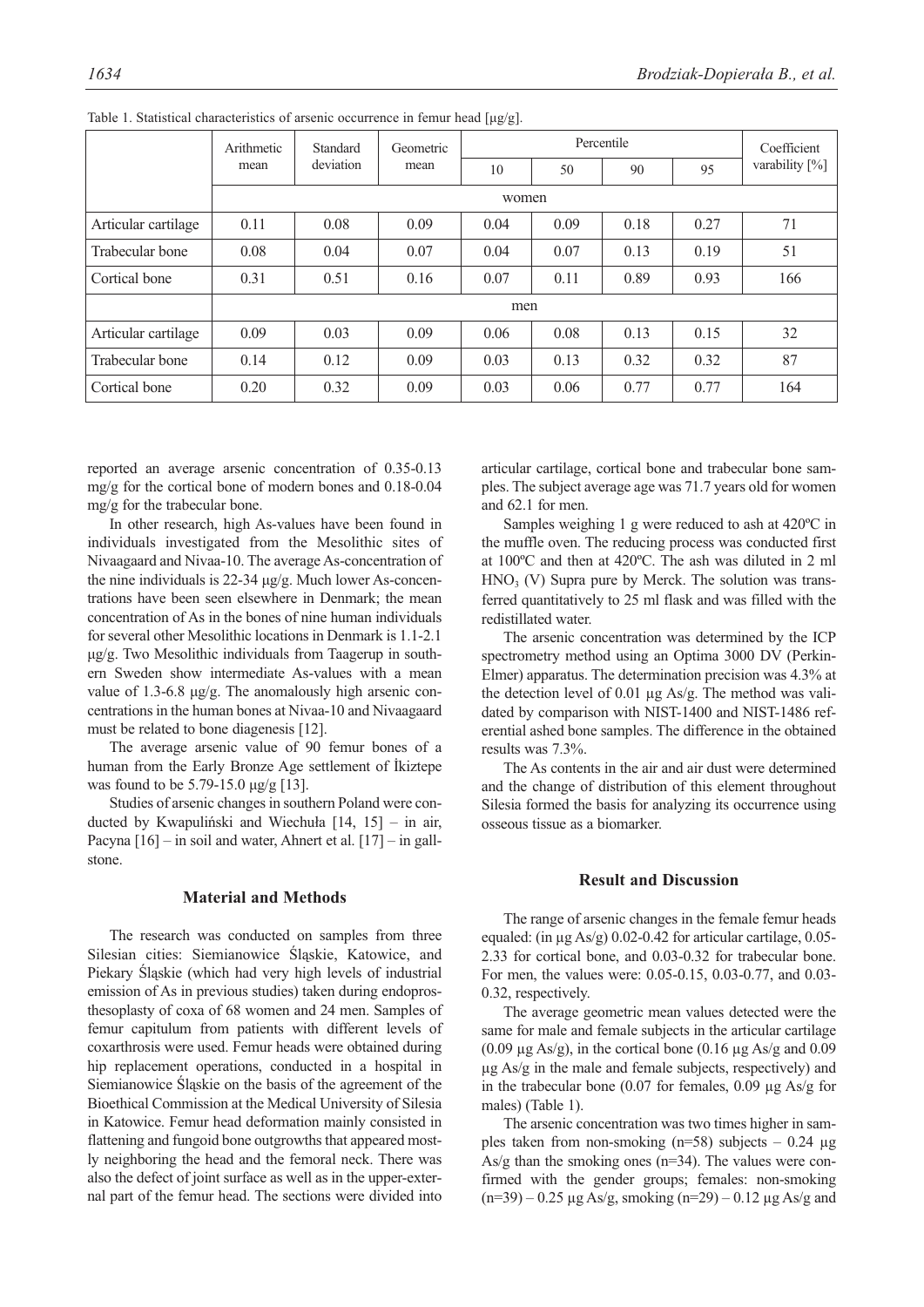males: non-smoking  $(n=19) - 0.22 \mu g As/g$ , smoking  $(n=5)$  $-0.10 \mu$ g As/g.

In non-smoking patients increasing the As content in comparison with smokers may be due to increased environmental exposure. Patients in the questionnaires often do not give the truth in the case of smoking habits.

The twice higher arsenic concentration was among Piekary Śląskie inhabitants living within the Orzeł Biały non-ferrous metal plant emission range, who were – 0.22  $\mu$ g As/g in comparison to those from Katowice 0.11  $\mu$ g As/g.

The highest coefficient variability in arsenic occurrence was detected for male and female cortical bones –  $164\%$ ; for the articular cartilage, it was 32% for men and twice higher for women. In the case of trabecular bones, the As occurrence coefficient variability was 87% for men and 51% for women.

The environmental arsenic concentration (in 10 percentiles) in sections of the femur head was approximately 0.04 µg/g, with the exception of women's cortical bone, where it was 0.07  $\mu$ g/g. The marginal arsenic concentration (95 percentiles) was the highest in the female 0.93  $\mu$ g/g and male 0.77 µg/g cortical bones.

The arsenic concentration changed in relation to the changes in the concentrations of Co, Cd, Mn (r=0.48-0.99, p=0.002). These separate relationships concerned Fe in the



Fig. 1. Similarity of metal occurrence in femur head.

cortical and trabecular bones (r=0.67); Cu, Zn and Sr in the articular cartilage (0.42-0.82); and As-Ag (0.74) in the trabecular bone. The results are shown in Fig. 1.

In the studied women, a correlation between As from Fe, Mn, Cd, and Co (0.52-0.99) was found. However, in the studied men, As was correlated with Mn, Cd, and Co (0.44- 0.99). In the case of the As-Sr (-0.41) correlation, an antagonism was determined.

Concentration analysis confirmed the results of correlation analysis ( $p \leq 0.05$ ) and the high probability of the cooccurrence of arsenic with manganese, cadmium, and cobalt (Fig. 2).

Changes in the concentration of arsenic in the femur head differed significantly between the women and men, as well as in the smoking and non-smoking groups. In the case of selected parts of the femur head arsenic contents differ significantly. In the articular cartilage and cortical bone and the trabecular bone and cortical bone, the content of arsenic also differed significantly.

The observed tendencies were in accordance with the results of As concerning gallstones, which also serve as long-term biomarkers [17].

To evaluate the level of population endangerment, the tissues and organs that accumulate large amounts of xenobiotics may be used because of their long purging times. Accumulation of this chemical element depends on its bioavailability to the body [18].

The femur head, like gallstones, can accumulate enough arsenic to be detected by this method and may be used as supportive biological material to evaluate the risk of population endangerment.

The average geometrical mean content of arsenic in gallstones (0.54  $\mu$ g As/g) and the variability range of the changes are both higher  $(0.46-0.85 \mu g \text{ As/g})$  than in the femur head. The arsenic concentration in the femur head is lower for nonsmokers (0.55  $\mu$ g As/g) than smokers (0.54  $\mu$ g As/g); the same dependency may be observed for gallstones [17].

According to other research, the arsenic concentration in the bones is higher  $(3.60 \mu g/g)$  and the arsenic concentration changes with the age of the subject and is the highest for people above 80. Arsenic accumulation in bones is an age-dependant function [19].



Fig. 2. The correlation As in comparison to other elements in femur head.